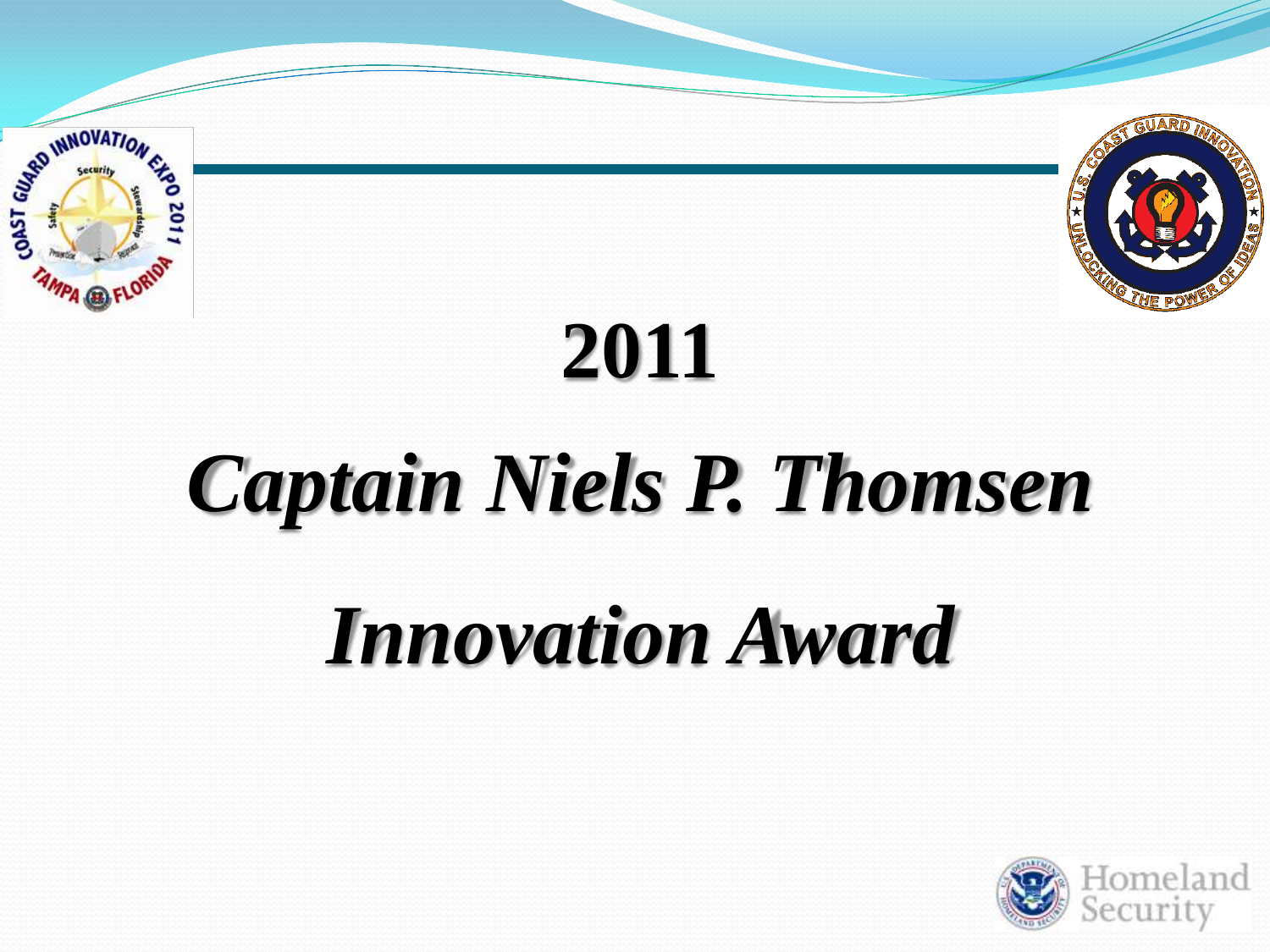### **2011 Captain Niels P. Thomsen Innovation Award - Finalists**

**SEARCH MANUAL RESIDENCE** 



*Finalists* **OPERATIONS OR READINESS H65 SAR Board Re-Configuration Air Station Los Angeles AST1 Denis Moyer – absent due to operations Auto Tuning Weather Fax & Cutter Small Boat AIS USCGC ACUSHNET (WMEC-167) ET2 Michael Levinson Readiness Dashboard**

> **FORCECOM (FC-73) LT Joshua Buck**

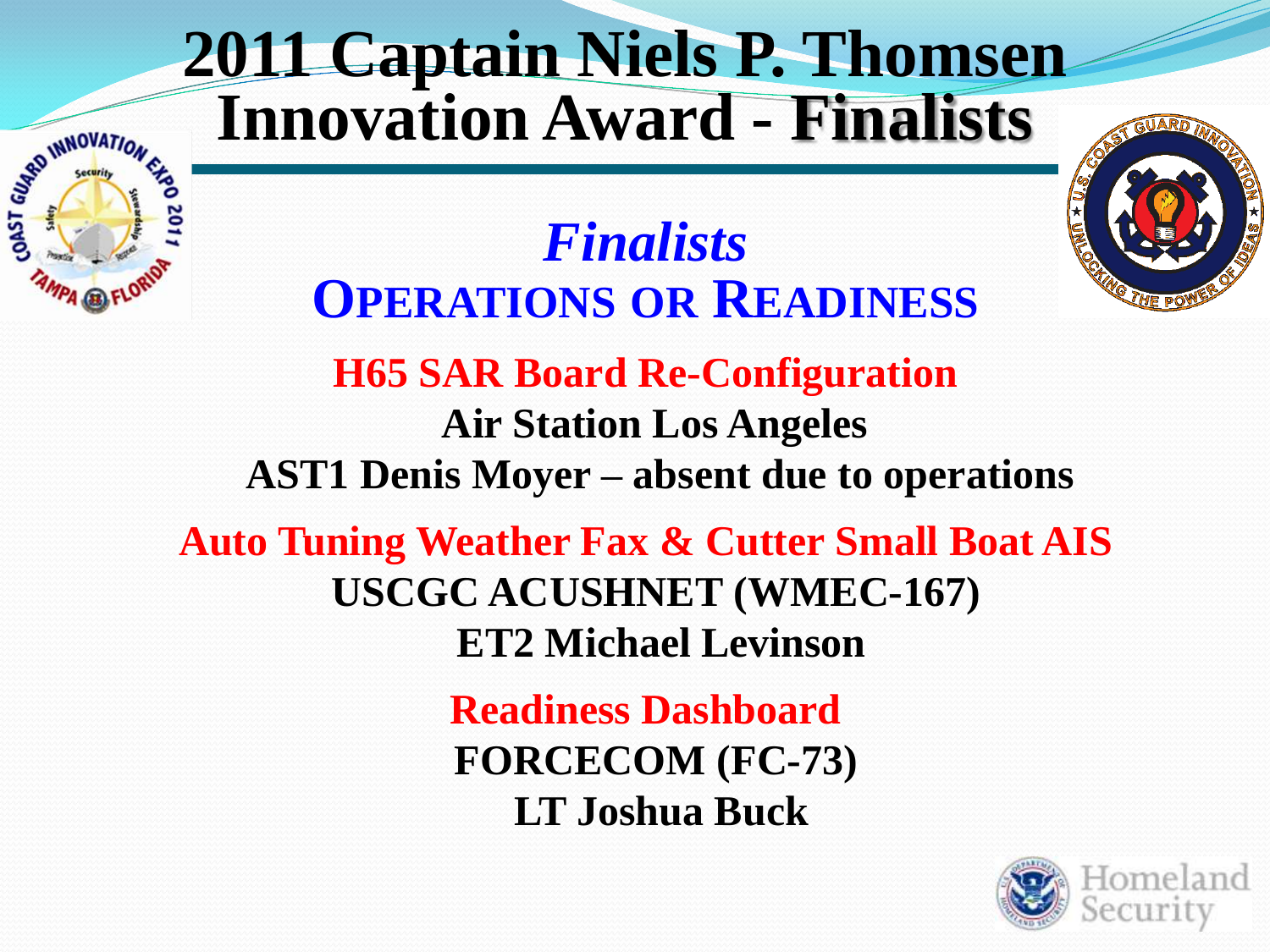# **2011 Captain Niels P. Thomsen Innovation Award - Finalists SEARCH MADVATION**

#### *Finalists*  **ADMIN, TRAINING OR SUPPORT**

**Continuous Process Improvement Training Program Aviation Logistics Center Mr. Steve Chesson, Ms. Glenna Wyatt**

**Diversity Dialogue**

**LANTAREA/CGD5 Human Resource Council Ms. Denise Murden, LTJG Veronica Smith, Dr. George Yacus**

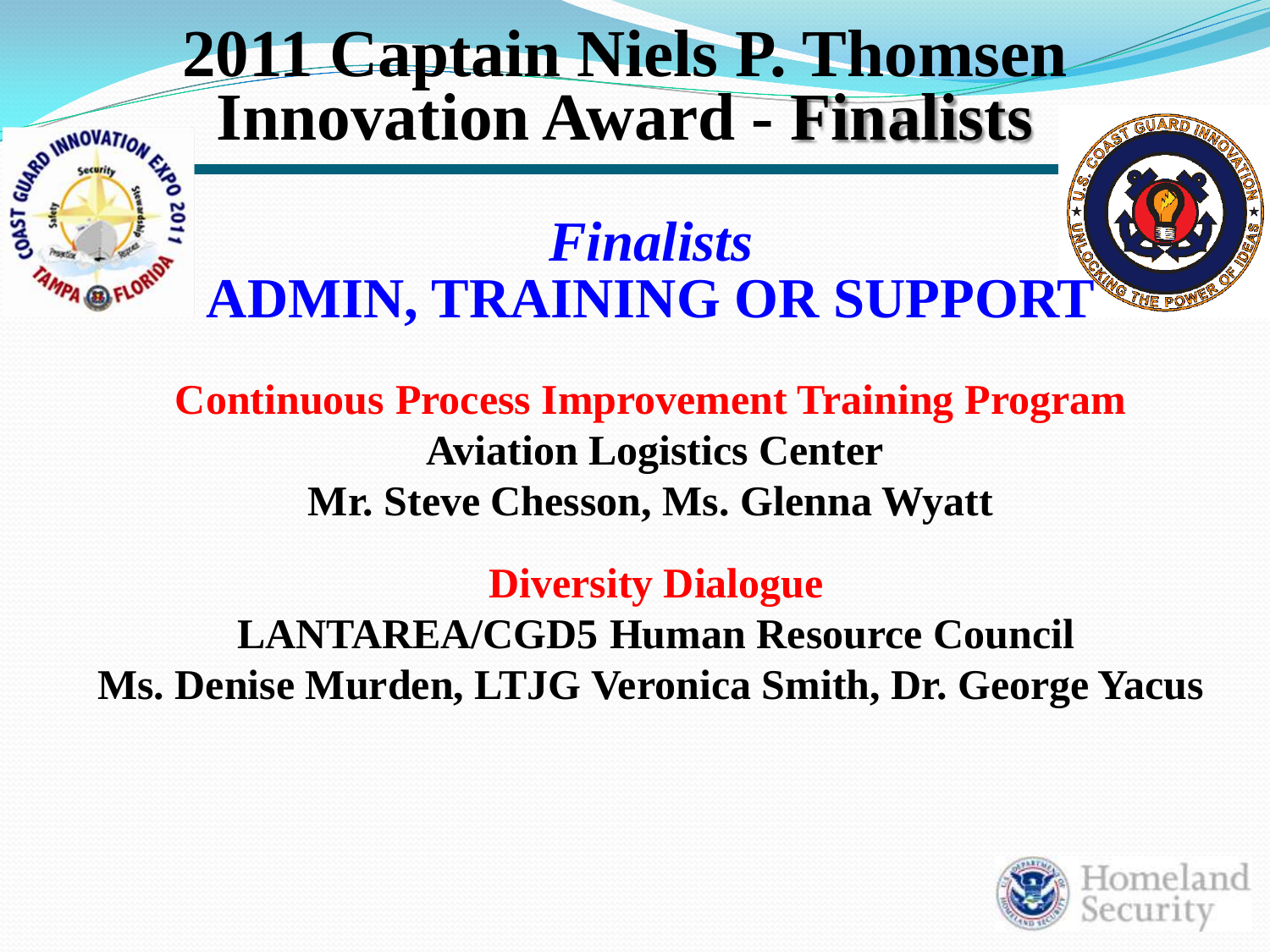### **2011 Captain Niels P. Thomsen Innovation Award - Finalists**



# **SARRO INNOVATION** *Finalists*  **CDR JOEL MAGNUSSEN INNOVATION AWARD FOR MANAGEMENT**

**Container Inspection Targeting & Inspection Sector Houston /Galveston MST2 Ryan Chartier**

**Merchant Mariner Credential Verification National Maritime Center (NMC) Mr. Jeffrey Brandt**

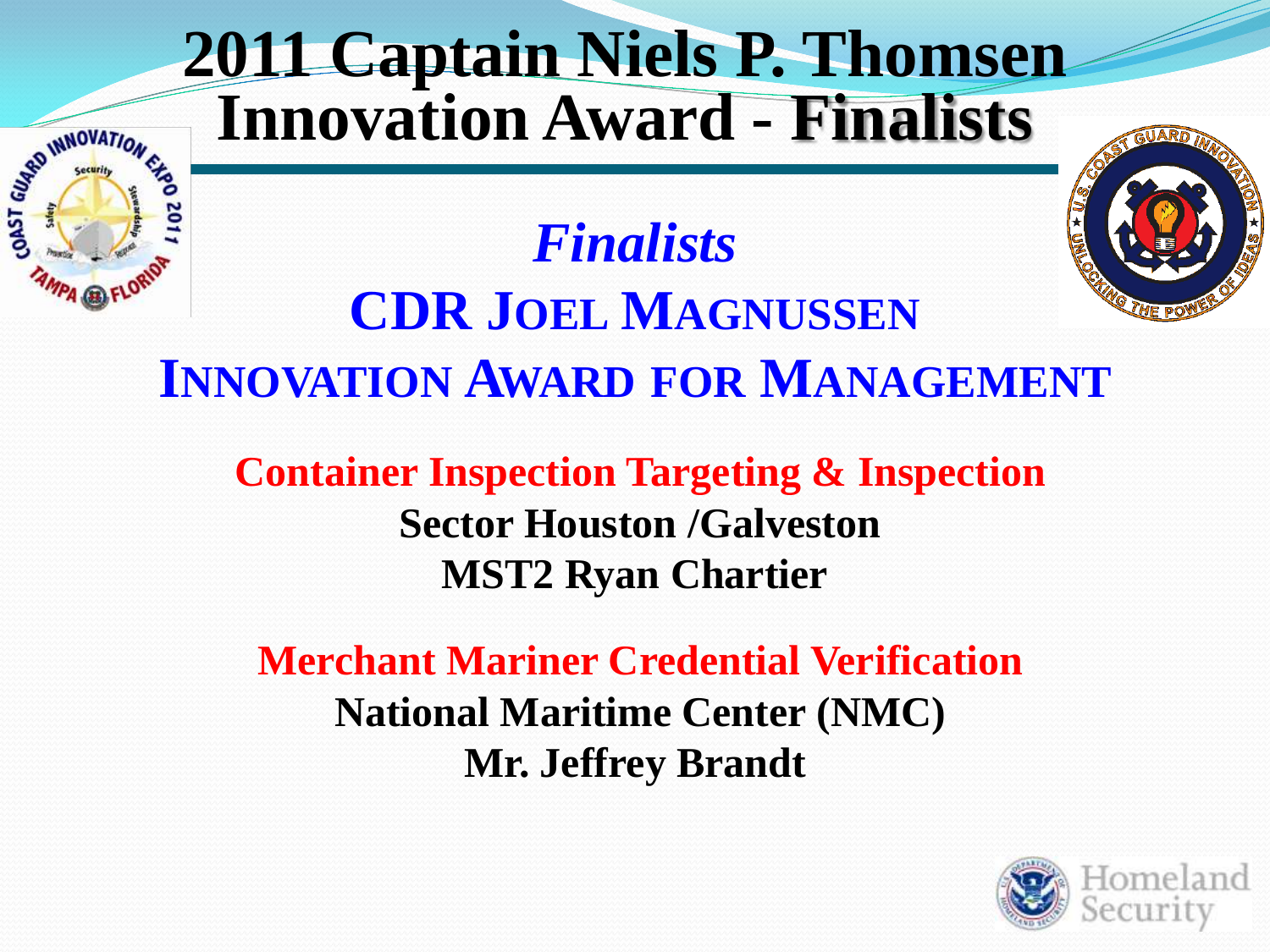

#### **SCIENCE OR TECHNOLOGY COTHEN/ALE for Legacy Sunair HF Radios Electronic Systems Support Unit (ESU) Miami FL ET2 John Iams, LT Stephen Nowell & CDR James Young**

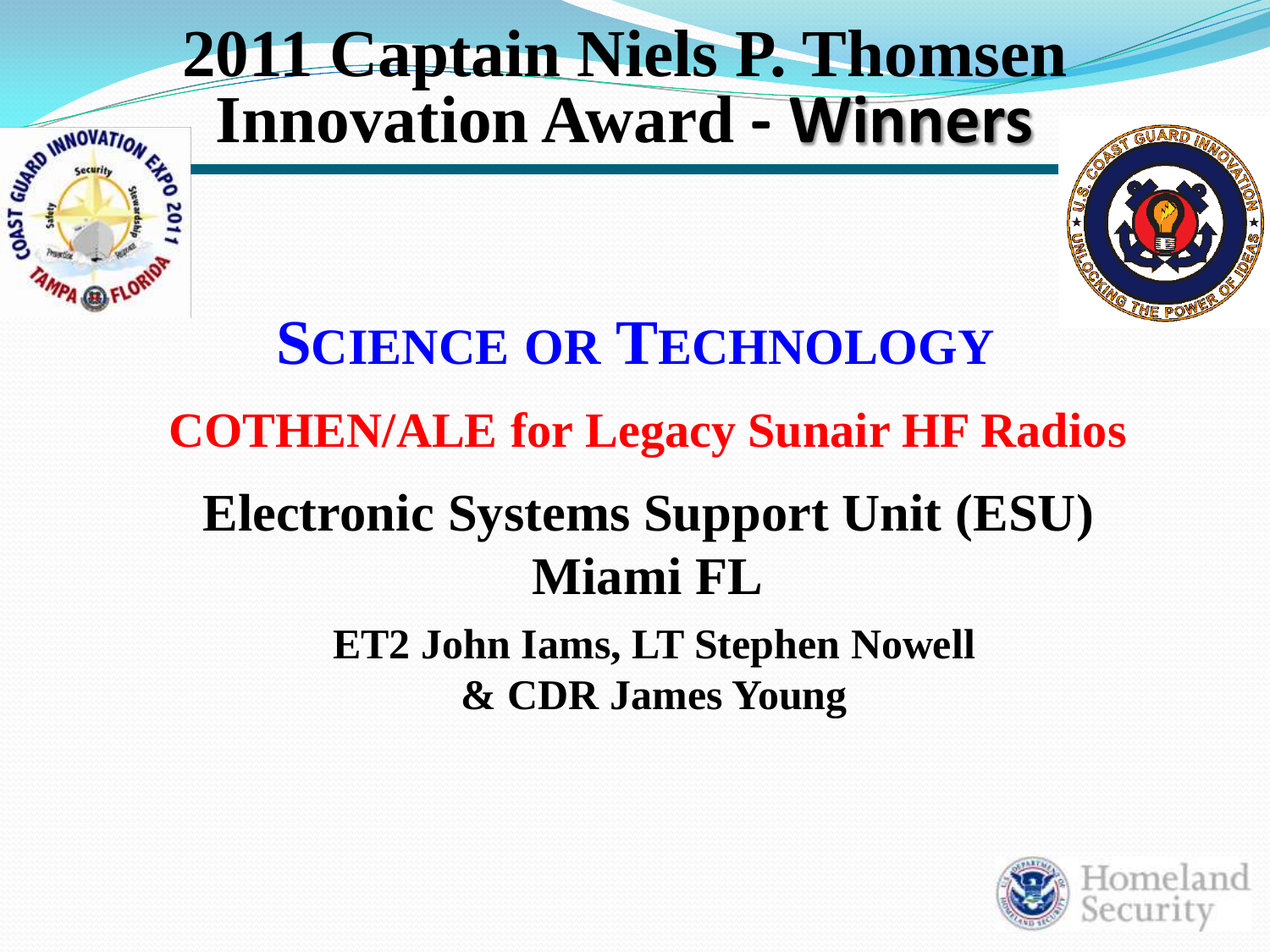# **2011 Captain Niels P. Thomsen Innovation Award - Winners SASA DINNOVATION**



### **SCIENCE OR TECHNOLOGY WLB Post-Spill Internal Decontamination USCGC JUNIPER (WLB-201) USCGC ELM (WLB-204)**

#### **CDR Jeff Swanson & LT Robert Cole CWO Andrew Molnar & ENS Cody Isaacson**

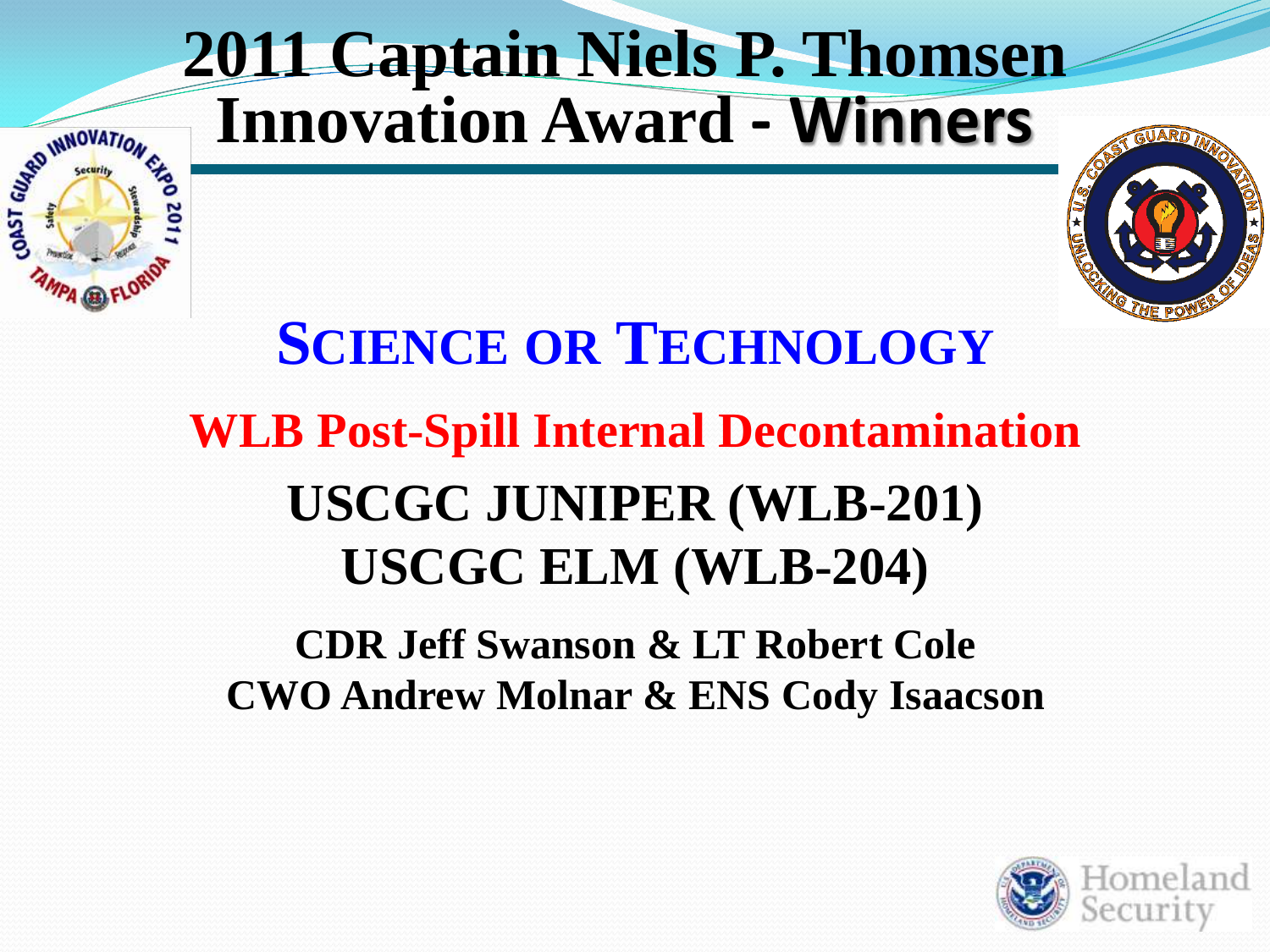

#### **OPERATIONS OR READINESS HC-144 Flare Tube CAPSTONE Project US Coast Guard Academy Engineering Department Cadets – Mechanical Engineering LT Kara Burns, ENS Alex Brown**

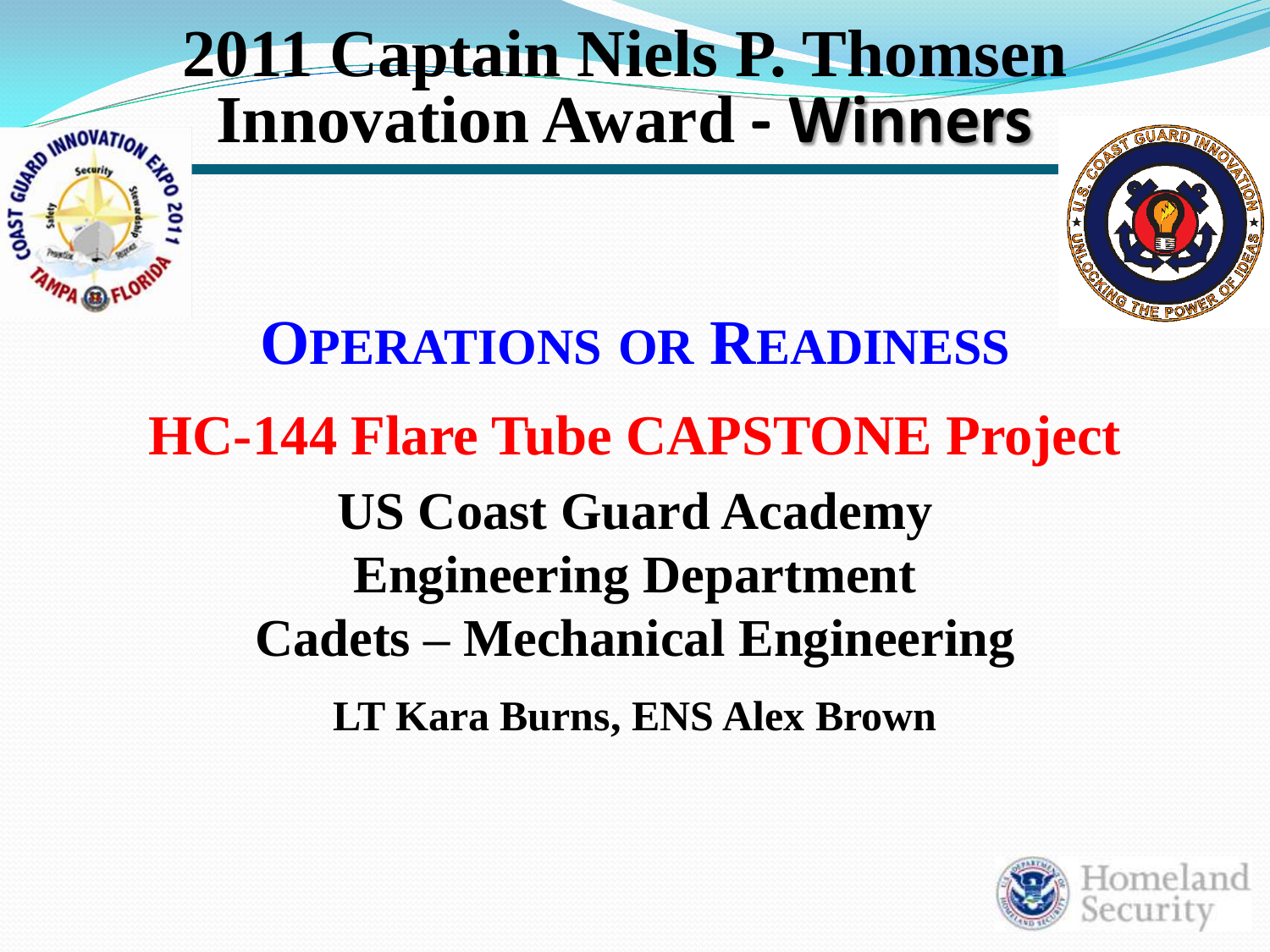# **2011 Captain Niels P. Thomsen Innovation Award - Winners SEARCH MADVATION**



## **OPERATIONS OR READINESS HC-130 Cargo Ramp Improvements Aviation Logistics Center Industrial Operations Division**

**Mr. Michael Lopes**

**Mr. Chris Turner**

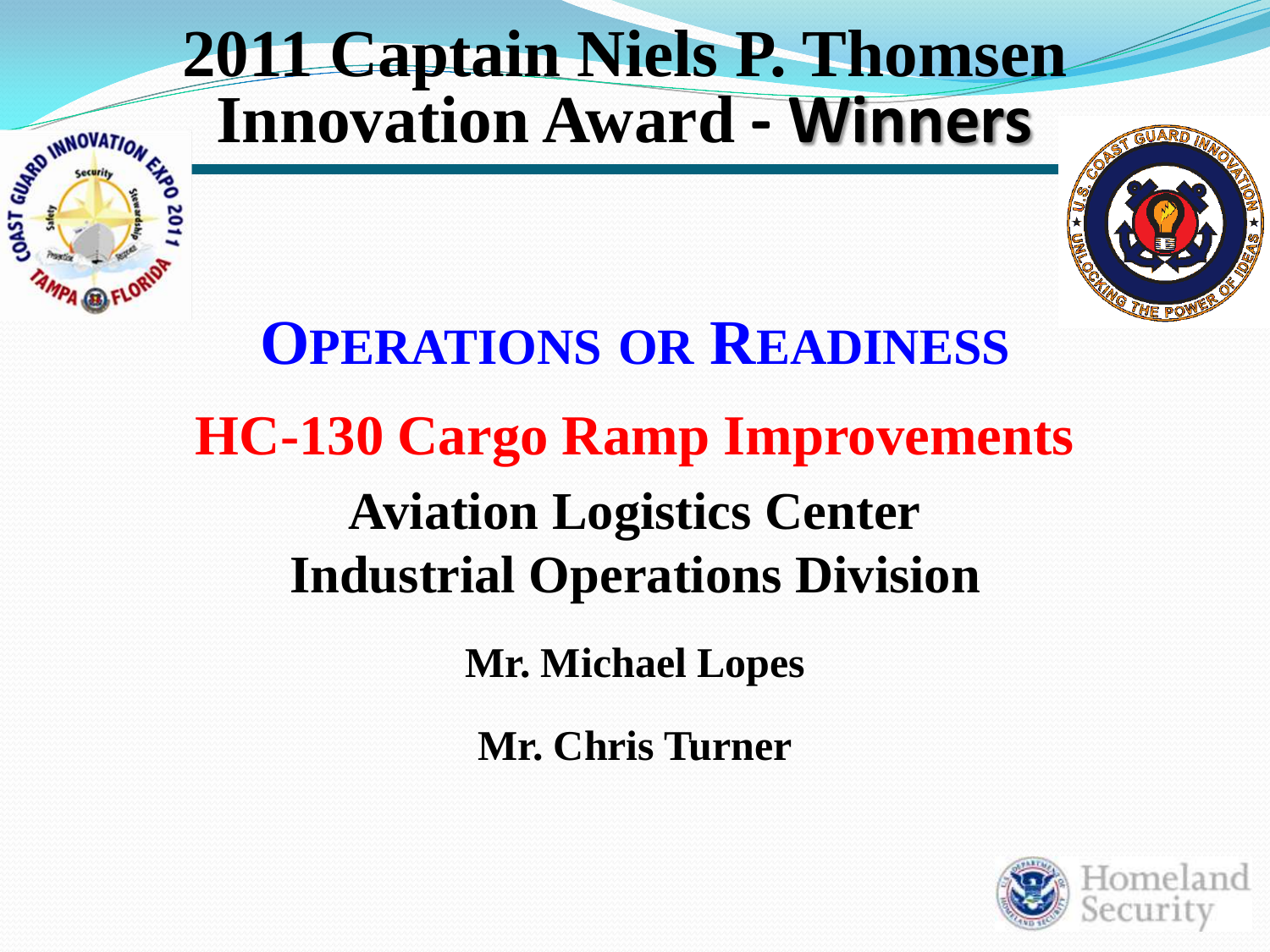

### **ADMIN, TRAINING OR SUPPORT Funding Orders & Reserve Management (FORM) Coast Guard Deployable Operations Group (DOG)**

**YN2 Jared Dunn, LT Kris Leverich, Ms. Deborah Mak**

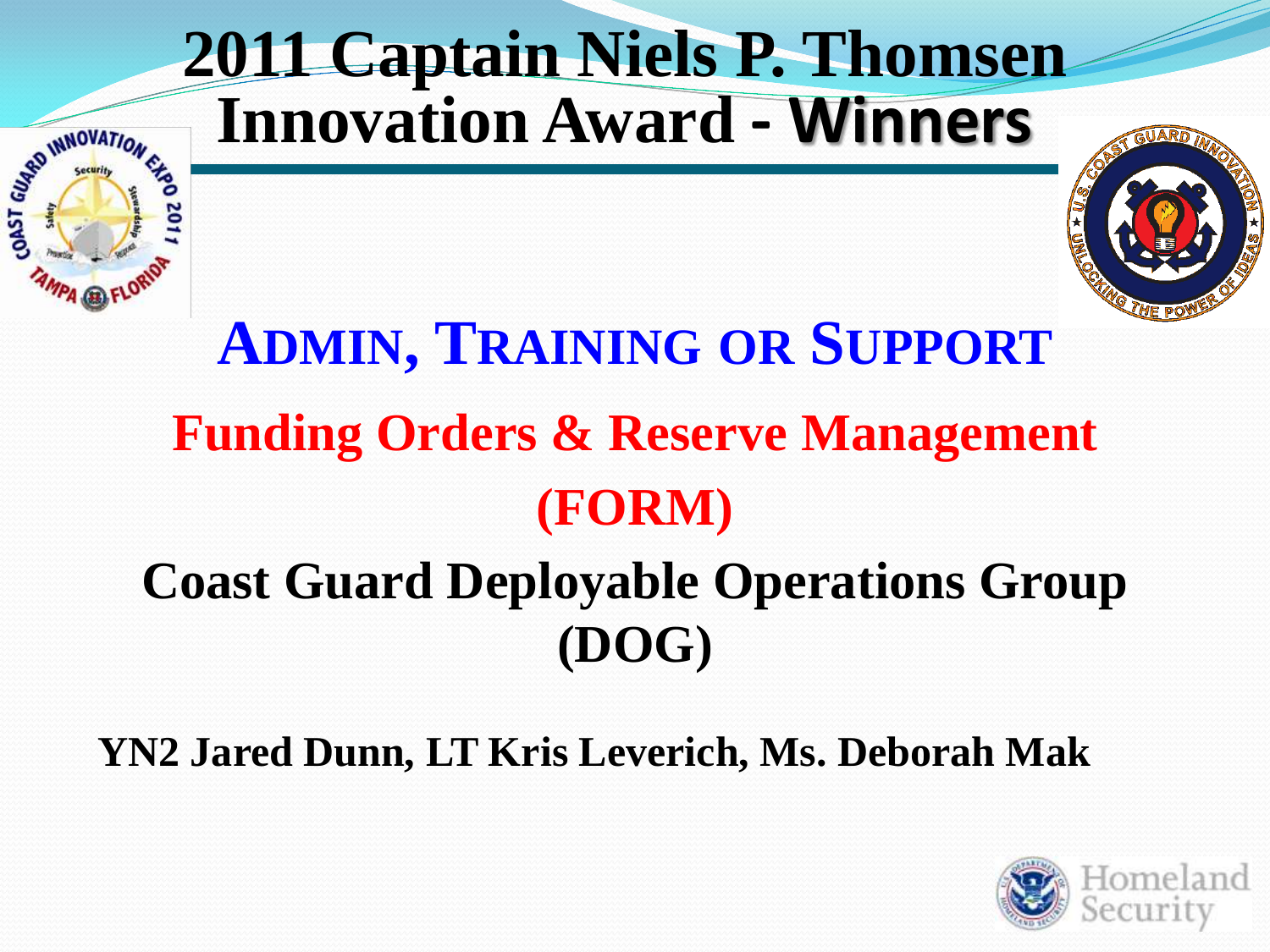## **2011 Captain Niels P. Thomsen Innovation Award - Winners**

**SASE OF THE CASE OF THE CASE OF THE CASE OF THE CASE OF THE CASE OF THE CASE OF THE CASE OF THE CASE OF THE CASE** 



## **ADMIN, TRAINING OR SUPPORT University Program USCG Auxiliary Flotilla Northern VA (054-25-12)**

**Mr. Andrew Welch, Mr. Justin Hunts Mr. Victor Bruno, Mr. John Decastra**

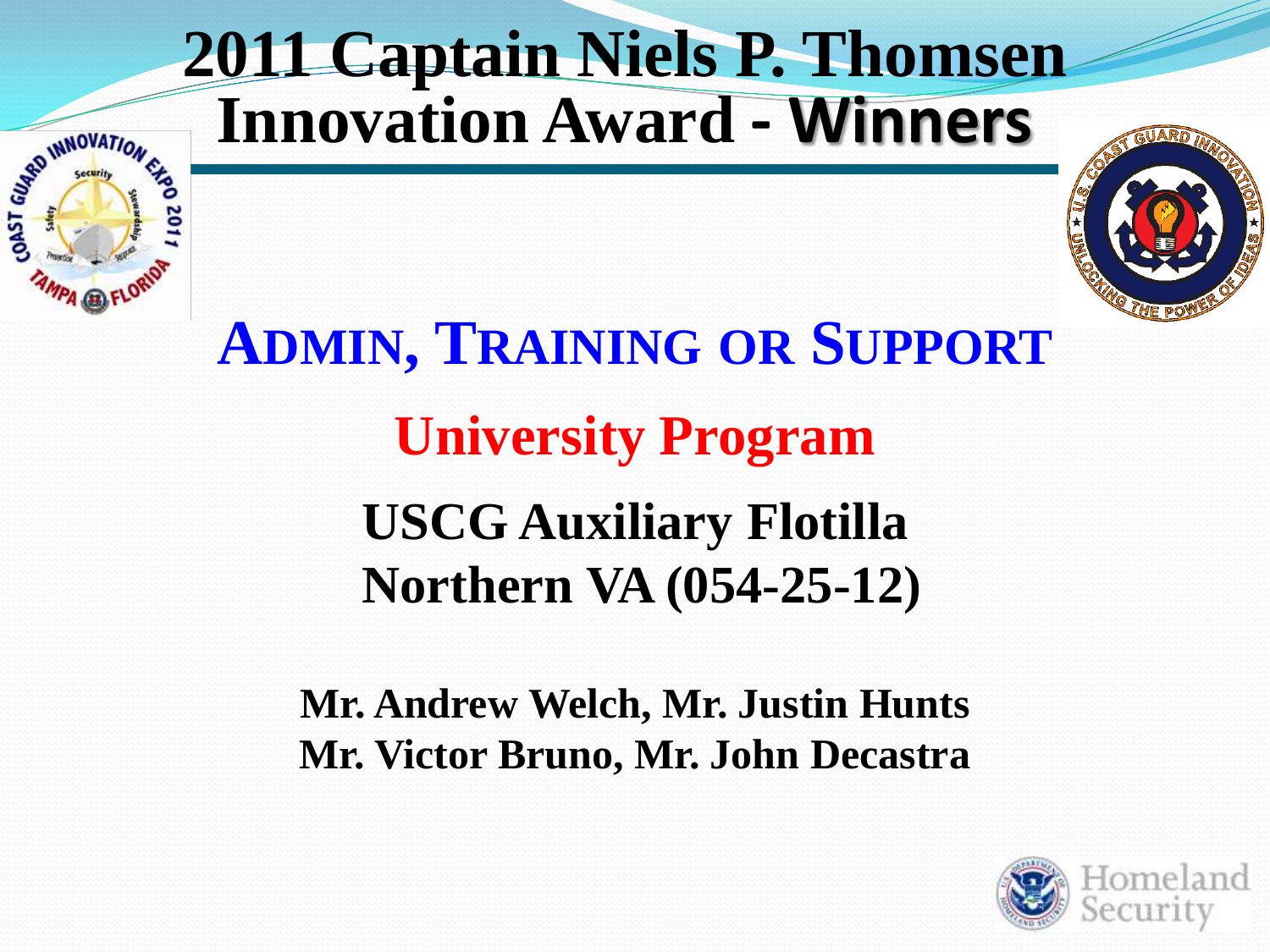## **2011 Captain Niels P. Thomsen Innovation Award - Winners**

SEA THROVATION



**CDR JOEL MAGNUSSEN INNOVATION AWARD FOR MANAGEMENT Interagency Alternative Tech Assessment Program (IATAP)**

**CG Research, Development, Testing and Evaluation Program (CG-926)**

**CAPT Matt Sisson, Mr. Shannon Jenkins, Mr. Rich Hansen, Mr. Mark VanHaverbeke, Ms. Cathy Harrington**

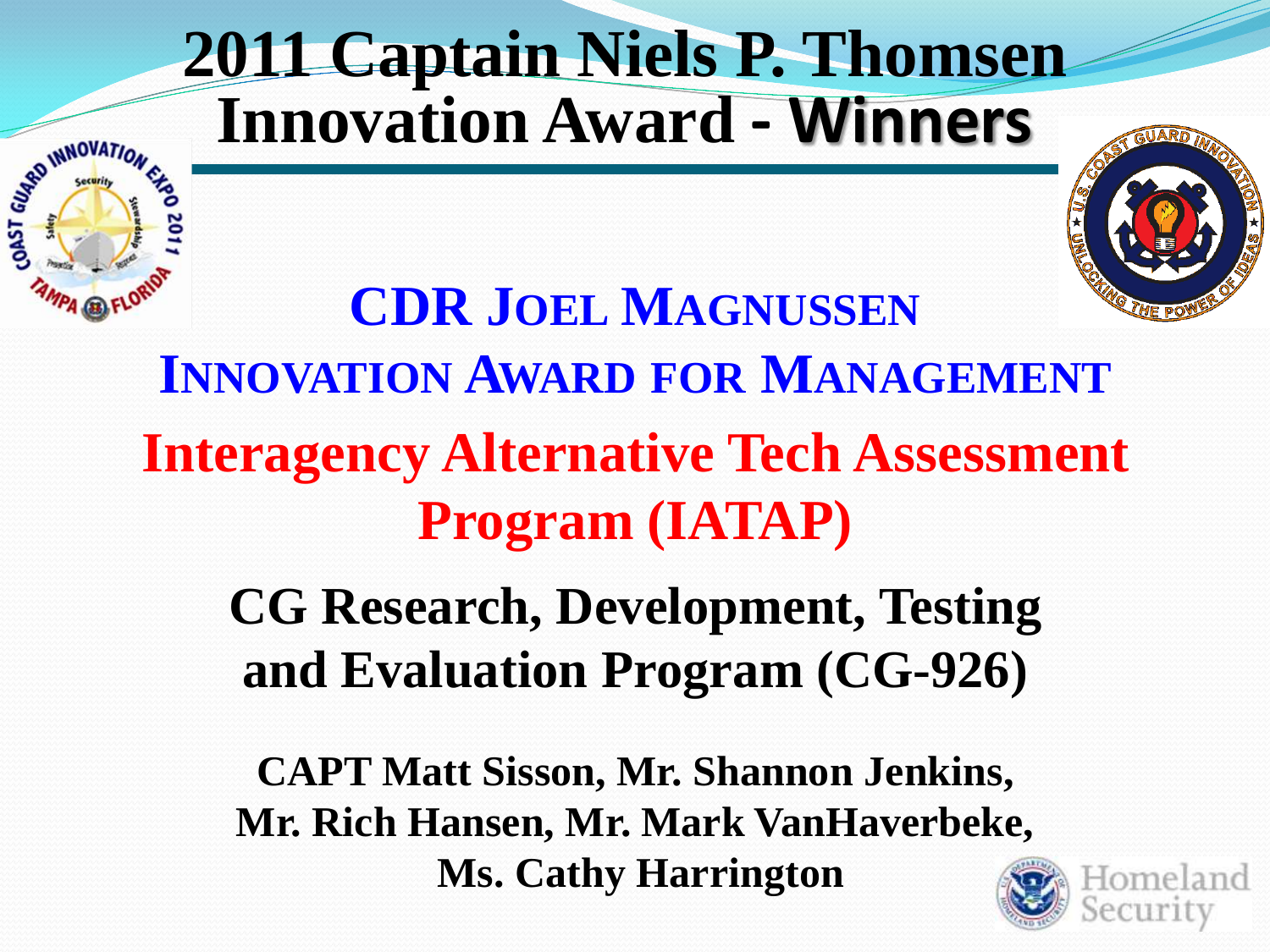



# **2011**

# *Alexander Hamilton Award*

# *for Excellence*

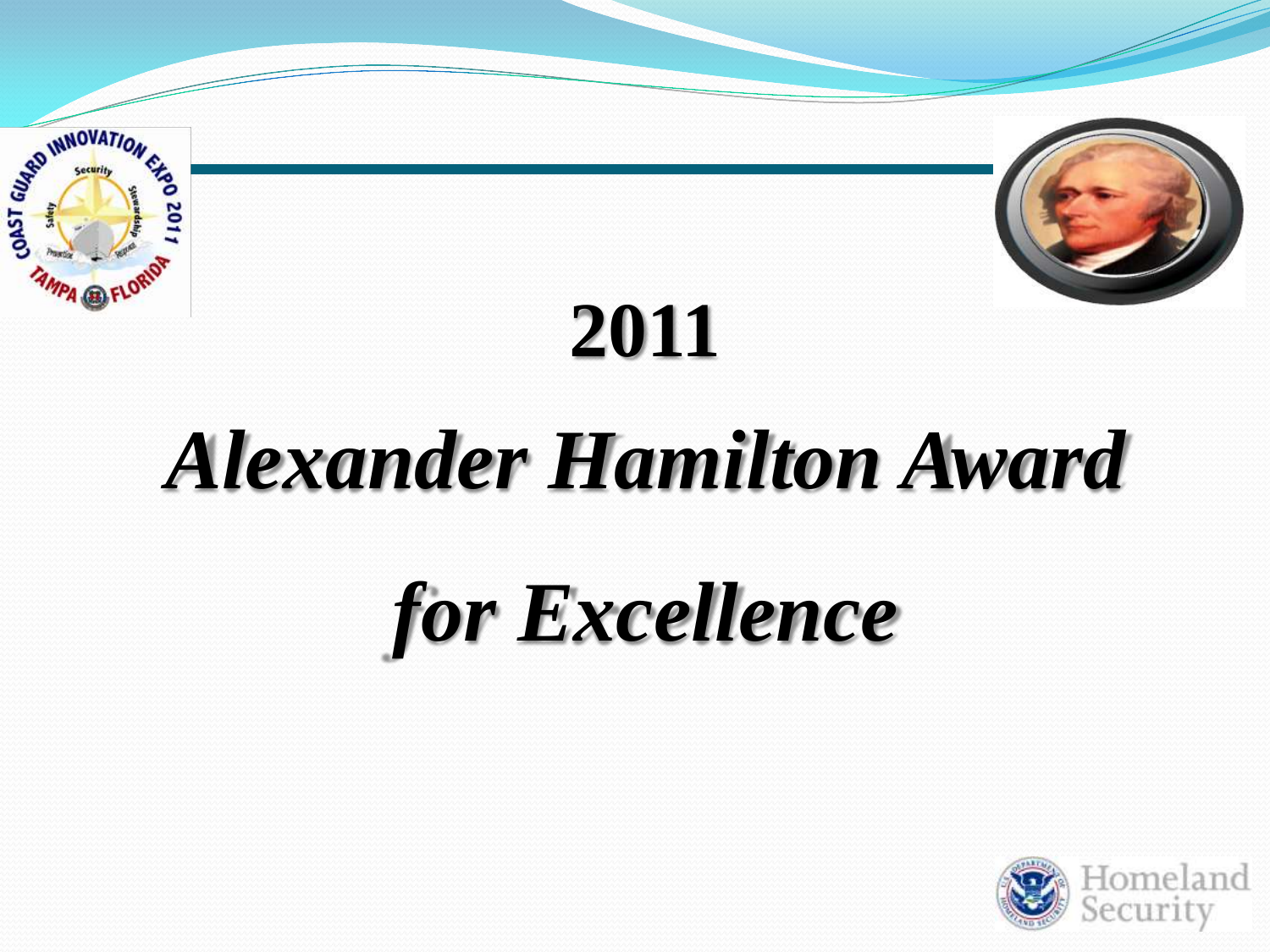

## **LANTAREA Nominee Category: Operations Ashore – Large Maritime Intelligence Fusion Center (MIFC) Atlantic**

**IS2 Joseph Pacheco**

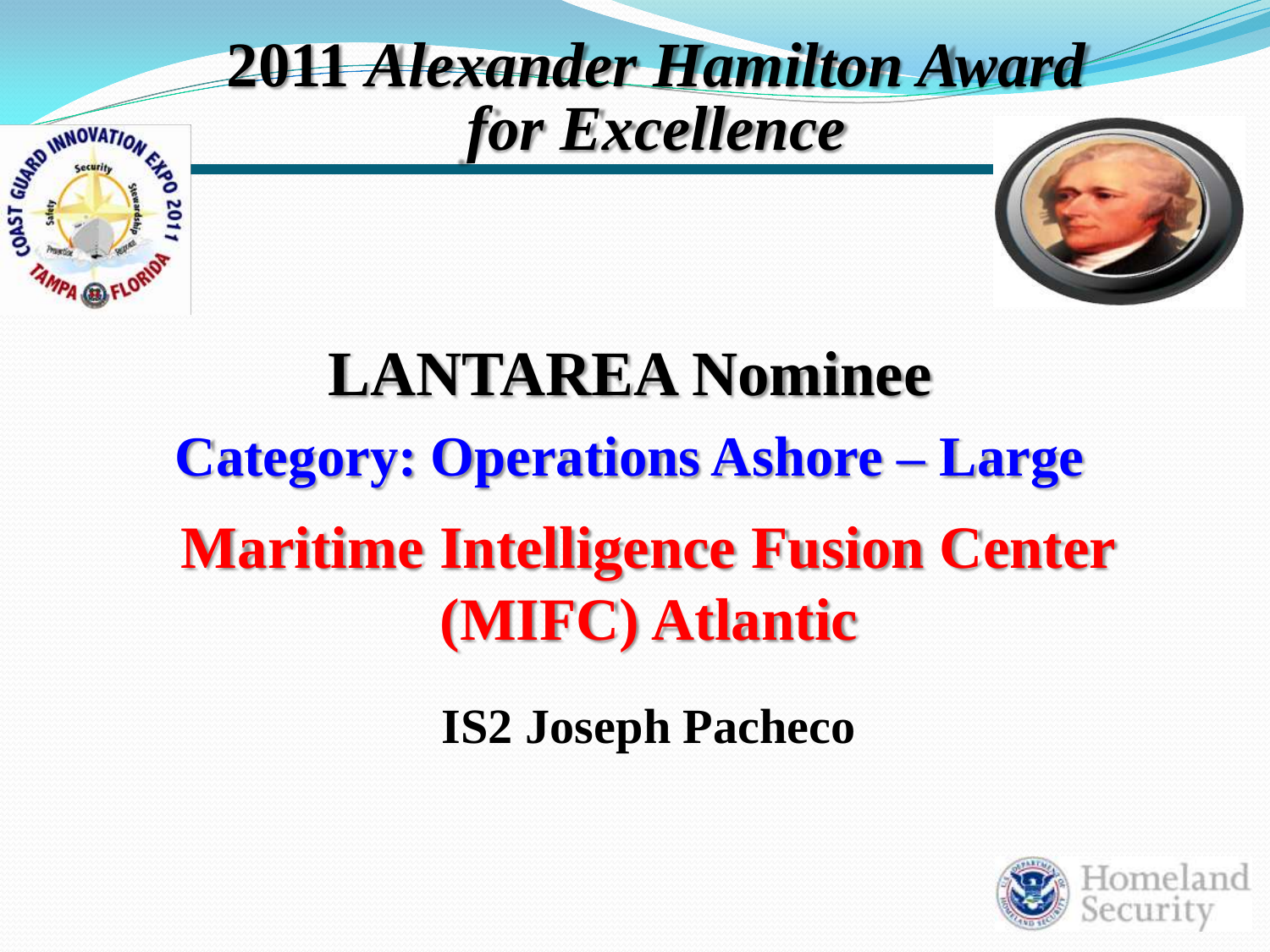

# **DCMS Nominee Category: Support – Small NESU Charleston**

**LCDR Eric Skow**

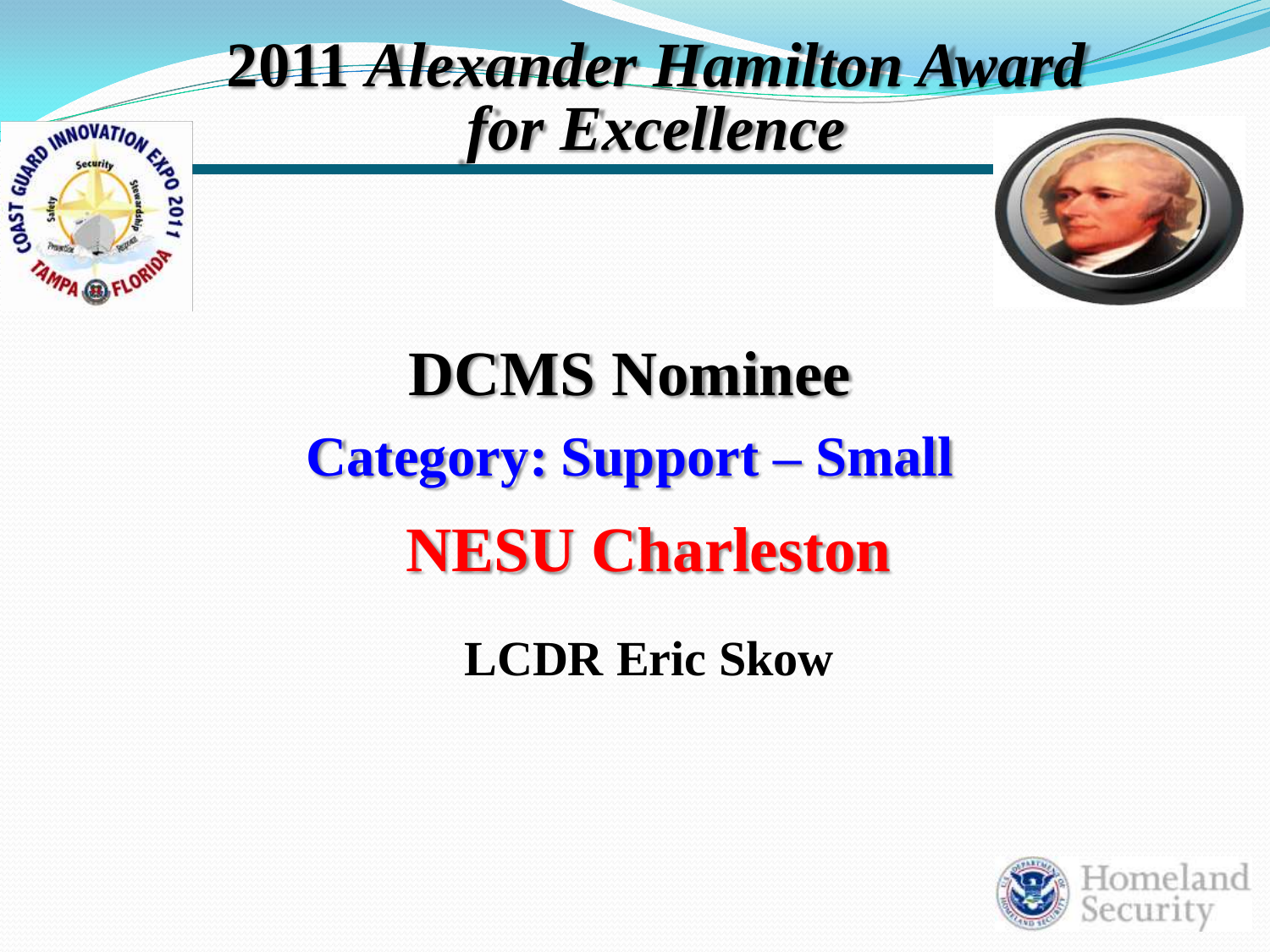

# **DCMS Nominee Category: Support – Small CG Institute**

**LCDR Kevin McCormack LCDR Scott Kirkland**

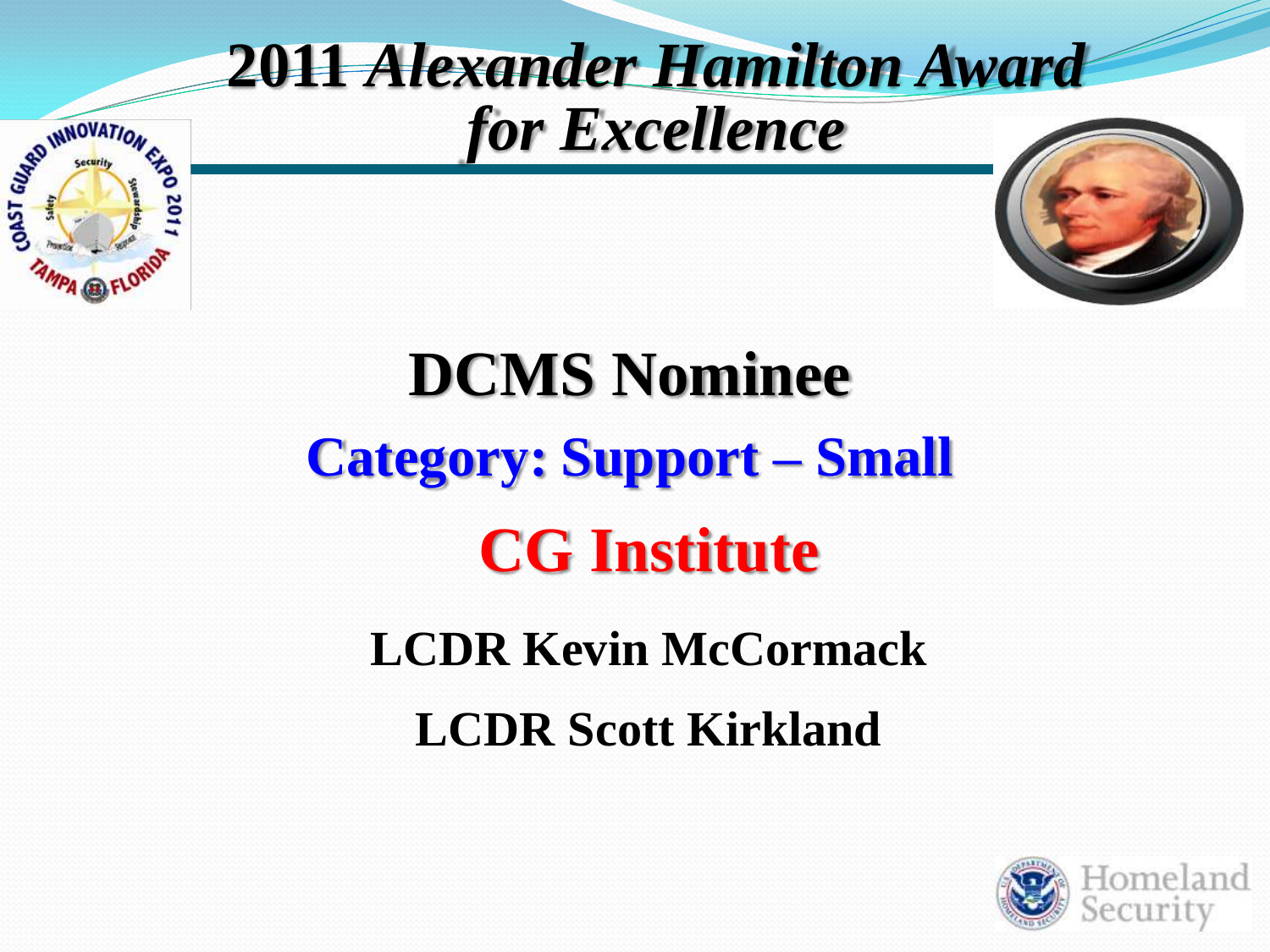## **2011** *Alexander Hamilton Award for Excellence*



## **~ Recipient ~ LANTAREA Nominee**

SEASO IMNOVATION

# **Category: Operations Afloat – Small USCGC ELM (WLB-204)**

#### **LT Herbert Law, XO CDR John Kennedy, former CO**

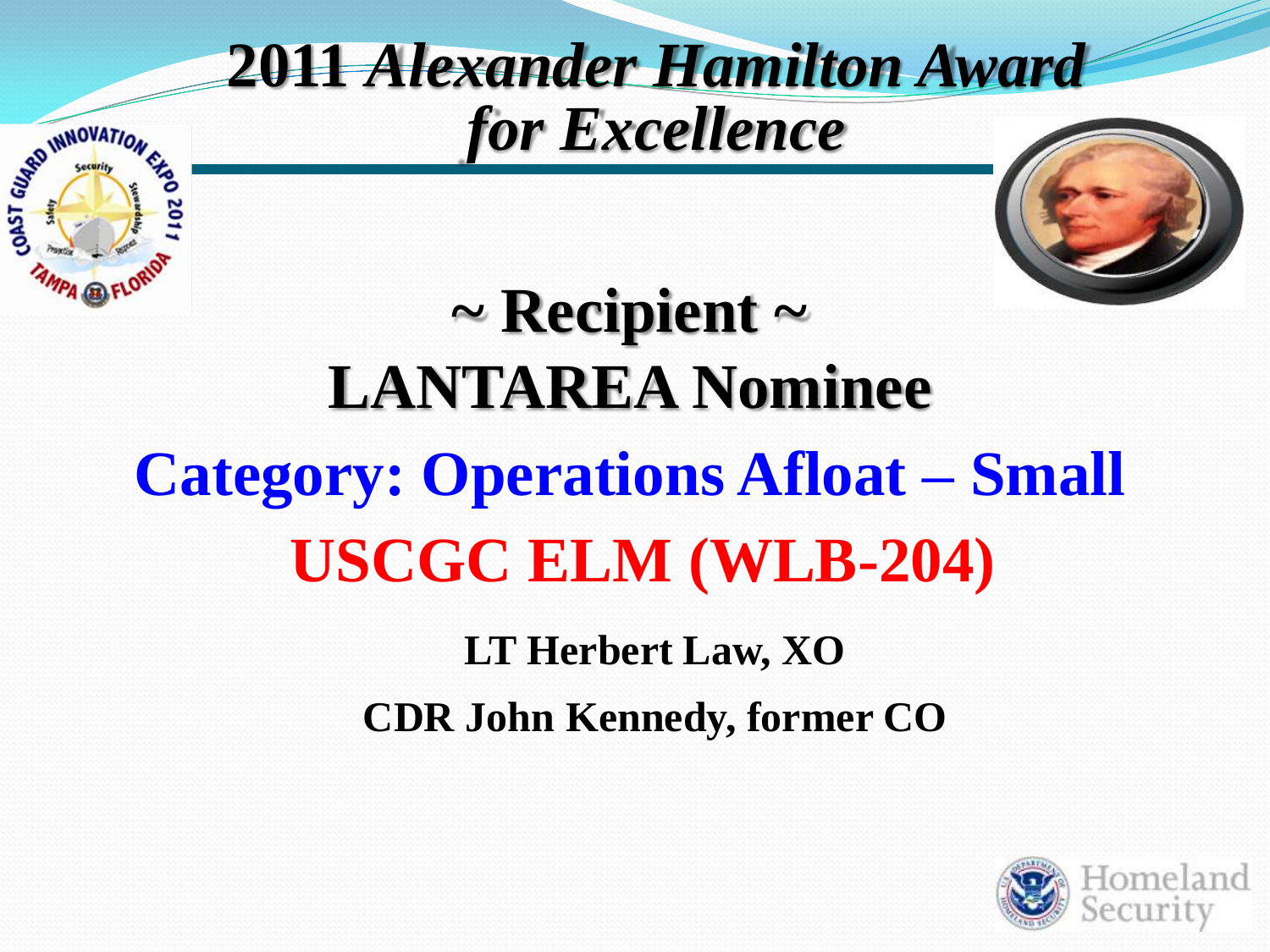#### **2011** *Alexander Hamilton Award for Excellence*

SEA BY MINOVATION



## **~ Recipient ~ DCMS Nominee Category: Support – Small Electronic Systems Support Unit (ESU) Honolulu**

#### **CAPT Jim Koermer, Mr. Mike Osborn Mr. Mike Monroe, ITC Robert Sherwood ET3 Brian Batchelder, ETCM Rolland Ellard**